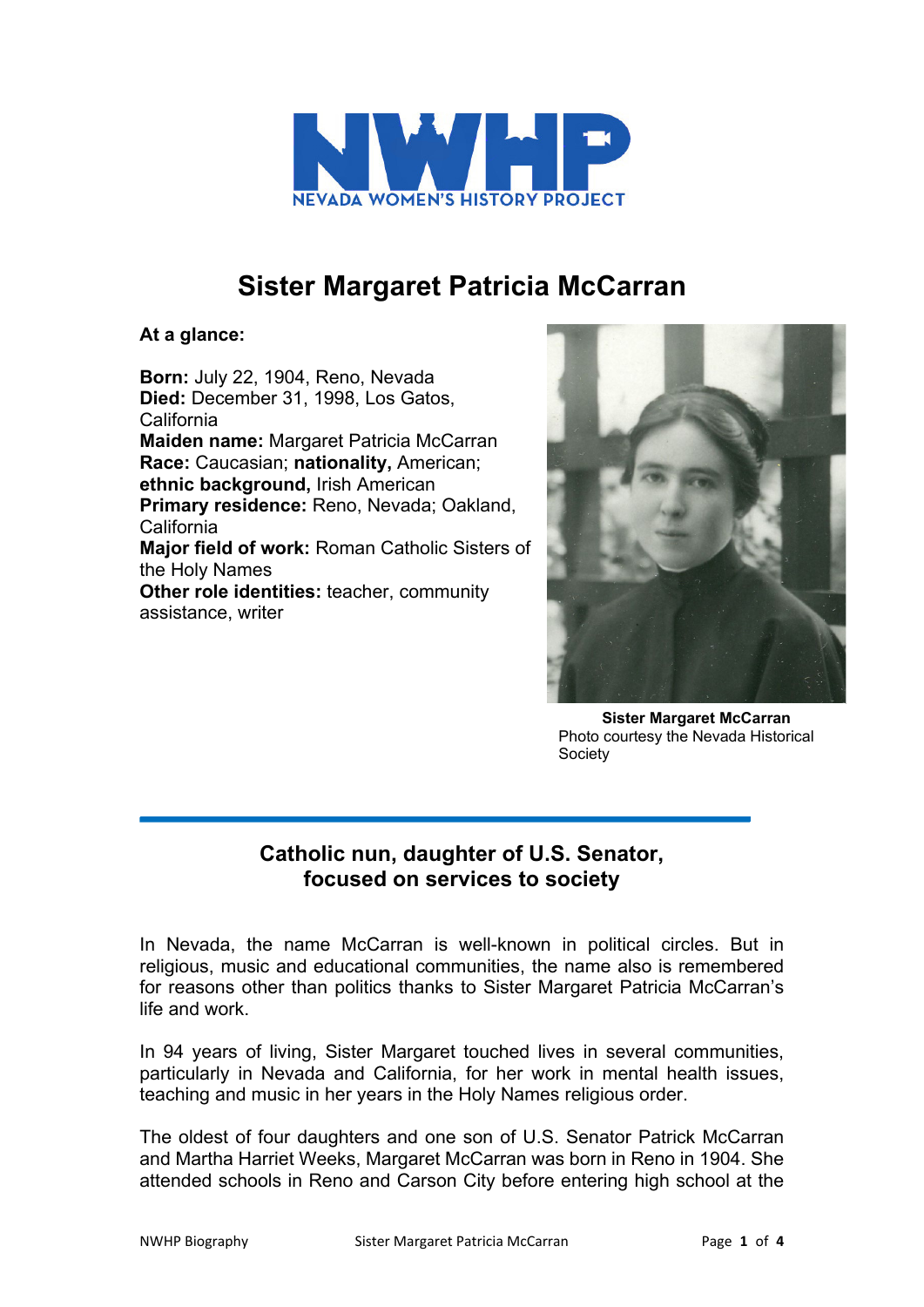College of the Holy Names in Oakland, California. She also earned an associate degree at that school. Upon graduation, she was awarded medals for Distinguished Scholarship and General Excellence, the only graduate of the school at that time to win two medals, the *Reno Evening Gazette* noted on June 10, 1922.

Sister Margaret's mother was against her taking religious vows, and her father thought his younger daughter, Mary, more suited to religious life, as Mary McCarran said in her biography *Once There was a Nun*, published in 1962, in which Mary narrated her story to writer Ruth Montgomery.

Harriet McCarran "had strenuously opposed Margaret's decision to become a nun," Mary McCarran recalled in the book, "and Papa had also tried to dissuade her because, with her brilliant mind and broad interest in politics and world affairs, he felt Margaret should have a public service career."

But Margaret made her own decision, joining the Roman Catholic Sisters of the Holy Names novitiate in 1923.



**Margaret McCarran Postulate, 1924.** Photo courtesy the Nevada Historical Society

Sister Margaret earned her bachelor's

degree in music and political science at Mount St. Mary's College in Los Angeles, according to her obituary, published in the *Reno Gazette-Journal* on January 5, 1999. She then taught music in private and parochial schools for 23 years.

Sister Margaret was known as a harpist, but she finished her master's degree in art history at Washington, D.C.'s Catholic University. After receiving a doctorate in history with a minor in political science in 1952, she returned to Holy Names College to teach history. But in 1963, Sister Margaret returned to Reno to care for her mother, aunt, two sisters and brother until their deaths, the 1999 *Reno Gazette-Journal* article noted.

At the time, Sister Margaret was one of only a few nuns allowed to take such a leave, Sister Margaret said in a June 14, 1969, *Reno Evening Gazette* story about her efforts to save the family ranch, located along the Truckee River east of Sparks. She and her remaining family were living on the ranch, which was in danger of flooding if a proposal to cut a nearby reef on the river was allowed.

"I've been assigned to St. Mary's Hospital during my stay in Northern Nevada," she said, "But when there's not enough room, they sometimes let you stay with relatives. And St. Mary's just didn't have enough beds."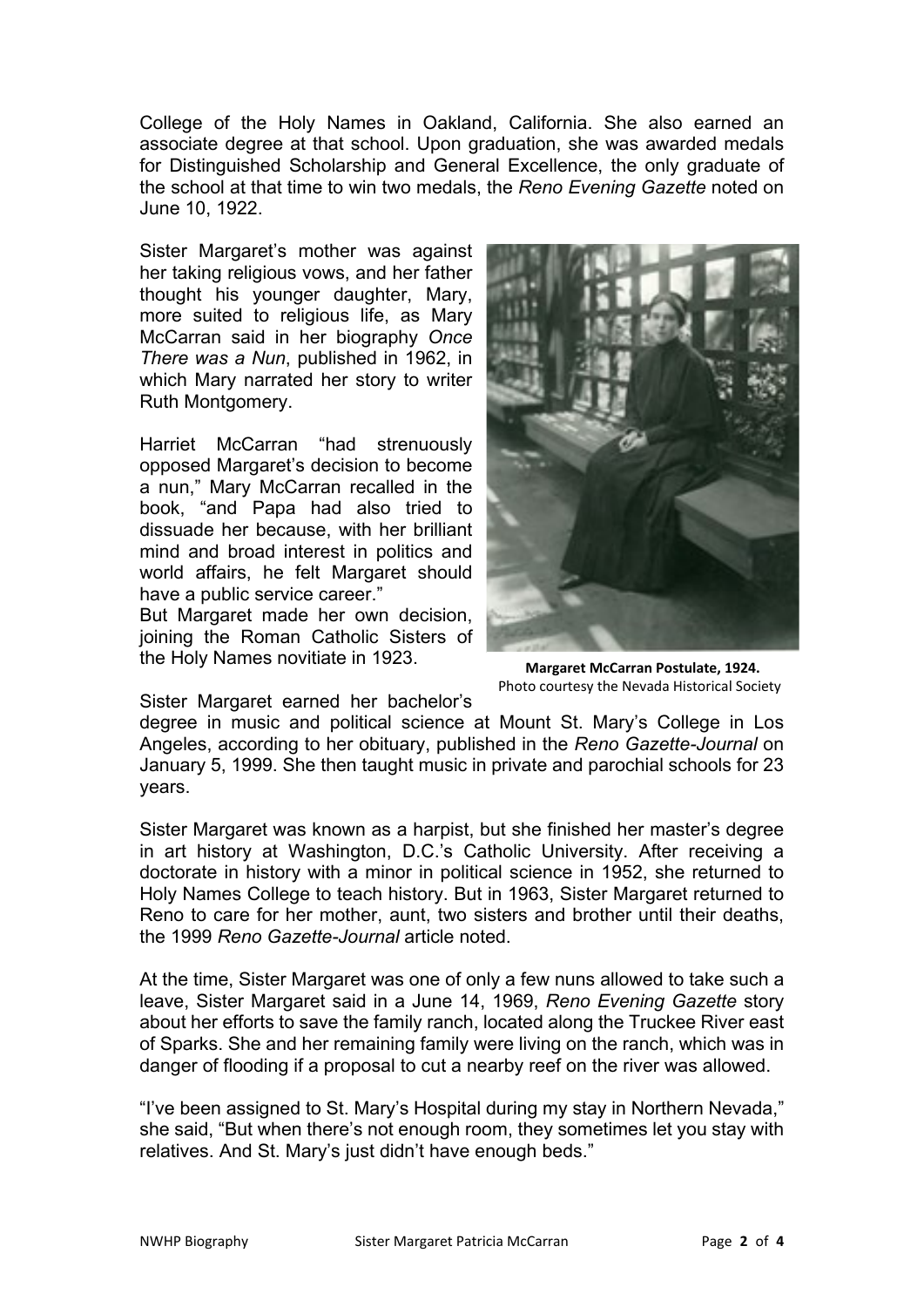In addition to her duties as associate professor of social science at the College of Holy Names, while staying at the ranch, she waged a letter-and-phone-call campaign to see that the river channels in the area were properly drained and cleaned to alleviate flooding of properties along the Truckee.



**Sister Margaret and her father Patrick McCarran at Lake Tahoe, 1935.** Photo courtesy the Nevada Historical Society.

"We've been injured over and over again out here," she said of flooding. "Aside from our businesses, we have tremendous historical and cultural value here."

During the 1960s, she wrote a biography of her father. In November 1969, Sister Margaret arranged an exhibit at the ranch of paintings done by her younger sister Mary, who died in 1966. Mary also had entered the Holy Names order as a young woman and gained renown as a teacher and artist (see Sister Mary McCarran biography). Mary left the convent in 1957 to care for her mother after the death of Senator McCarran in 1954.

Among her other works, Sister Margaret ran the Halfway House in Reno in 1970, helping people with alcohol addiction. She also worked as a special minister at the Nevada Mental Institute and was named an Outstanding Woman of Nevada in 1984 by Alpha Delta

Kappa honorary society for women educators, the *Reno Gazette-Journal* reported.

In 1976, Sister Margaret was a co-founder of the Nevada Poetry Society. She returned to the convent in 1996 as her health began to fail.

Still, in 1997, she led an effort to keep a racetrack out of the area of the family ranch.

Upon her death the following year, friends said her hospitality to political leaders, business people and others involved in civic and cultural pursuits was legendary, her obituary noted.

Sister Margaret's memorial Mass was celebrated at Immaculate Conception Catholic Church in Sparks.